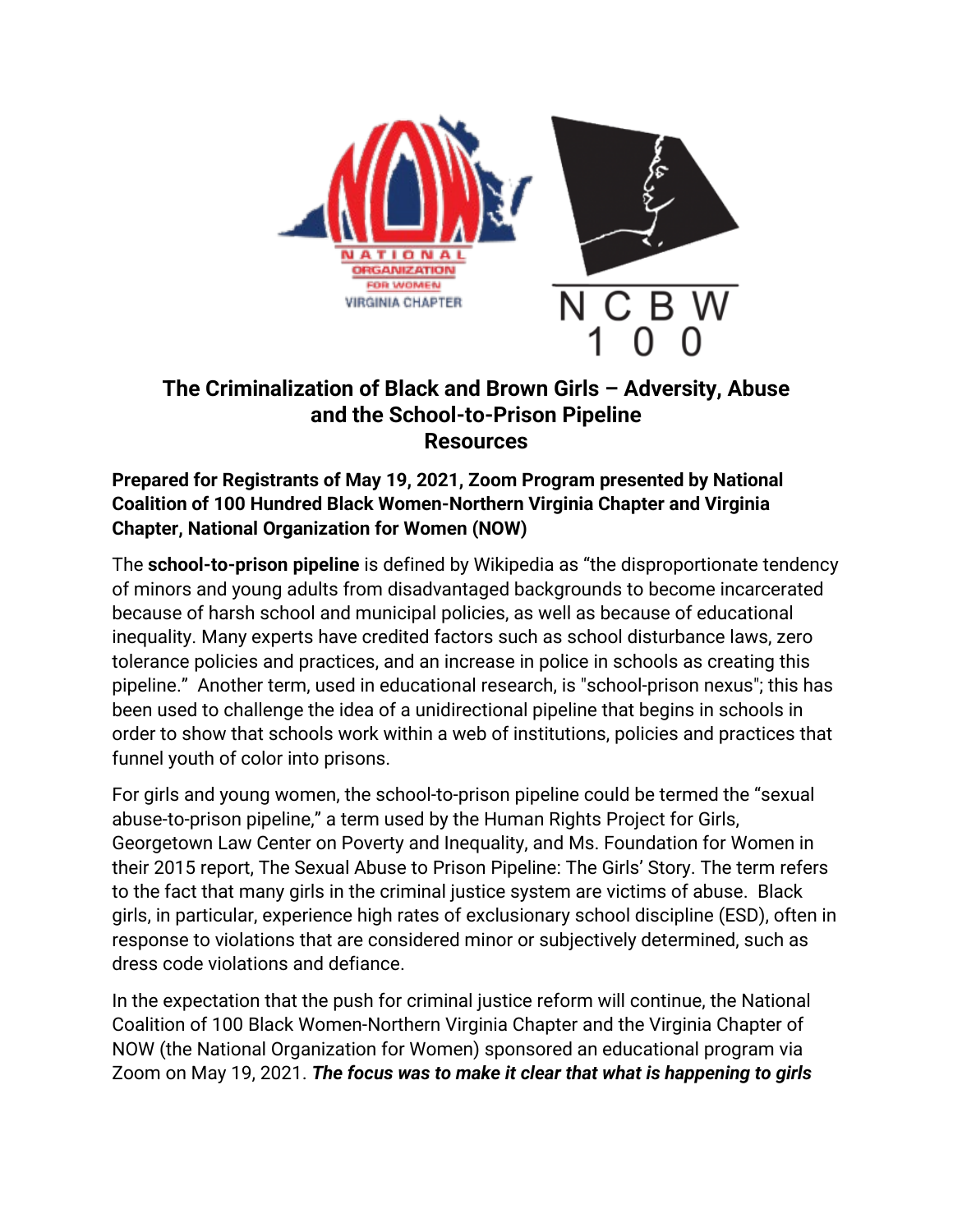## *and young women – especially those who are Black and Brown –is different from what is happening to boys and should be recognized and addressed appropriately.*

According to experts, there are two main differences: first, girls are punished for "status" offenses such as truancy, substance abuse and running away that would not constitute crimes if they were older; and second, abuse – physical and sexual – is a major factor driving the behavior that brings girls into the criminal justice system.

However, both Black and Brown boys and girls in school face far more discipline by race and gender than other children in all six main categories: rates of suspension, expulsion, arrest, restraints, referral to law enforcement, and transfers to alternative schools for disciplinary reasons.

## **Previously Introduced Legislation That Would Benefit Youth (Adapted from Rise for Youth)**

Remove allocation of state dollars to support **local School Resource Officer programs** and reallocate those funds to school support staff positions

**Eliminate the valid court order exception** allowing judges to incarcerate status offenders

Allocate funding to convene a work group of Public Safety and Public Health Secretariats to facilitate the **move of the Department of Juvenile Justice to the Health Secretary**

Require that any juvenile community correctional center **be located close to the communities where the youth come from and house no more than 30 youth**

Prohibit children 15 and younger from **waiving right to counsel**

Provide for **expungement of juvenile records** for offenses that would be felony larceny if committed by an adult (currently retained under current law)

# **Racism & Sexism in the School-to-Prison Pipeline**

#### Black girls are

6 times more likely to be suspended than white female students

2 times more likely to receive corporal punishment than white female students

3 times more likely to receive 1 or more in-school suspensions than white female students

4 times more likely to be arrested than white female students

3 times more likely to be restrained than white female students

4x times more likely to be referred to law enforcement than white female students

Girls who were identified as Native American, as having 'two or more races, as Hawaiian/Pacific Islander (HI/PI) and as Hispanic also had a higher risk of school discipline than white girls in almost every category. For all these groups, the risk was similar—but usually higher—than that of their boy counterparts.

(Source: Pushoutfilm.com, Discipline Data for Girls in US Public Schools, Department of Education office for Civil Rights, 2018)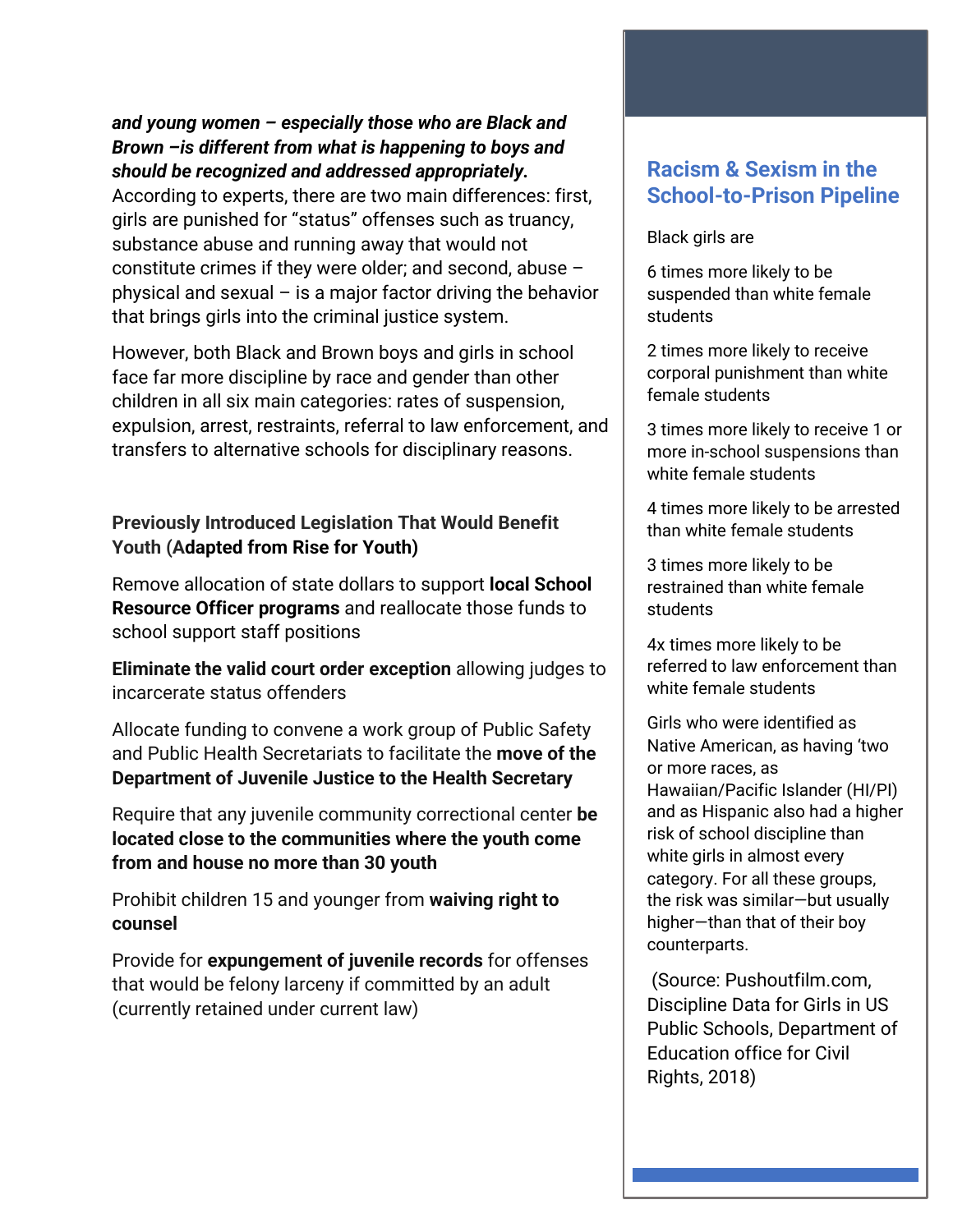## **Other Issues That Need To Be Addressed**

Recognize the **physical and sexual abuse of girls** underlying behavior issues

End disproportionate use of **suspension and expulsion** against students of color and those with disabilities

Stop incarcerating girls for running away from unsafe situations and for "unacceptable" behavior, ie, behavior that is not submissive

Recognize mental health crises and react appropriately rather than with policing

### **Progress in Virginia**

Source: [https://www.usnews.com/news/best-states/virginia/articles/2020-12-03/new](https://www.usnews.com/news/best-states/virginia/articles/2020-12-03/new-virginia-laws-seek-to-close-school-to-prison-pipeline)[virginia-laws-seek-to-close-school-to-prison-pipeline](https://www.usnews.com/news/best-states/virginia/articles/2020-12-03/new-virginia-laws-seek-to-close-school-to-prison-pipeline)

• Two new laws enacted in 2020 seek to stop criminal punishments in elementary, middle and secondary schools. This could reduce students in the school-toprison pipeline and give control of behaviors in school back to principals, who could decide what actions should be taken. Senate Bill 3 prevents students from being charged with disorderly conduct during school, on buses, or at schoolsponsored events. Senate Bill 729 removes a requirement that school principals report student acts that constitute a misdemeanor to law enforcement. These are acts that may be considered misdemeanors, such as assault on school property, including on a bus or at a school-sponsored event. Senator Jennifer McClellan was patron of both bills.

McClellan said she was compelled to introduce these bills after looking at data released by the Center for Public Integrity in 2015 and seeing that Virginia led the nation in nearly three times the rate of referral of students to law enforcement. She then worked with the Legal Aid Justice Center to find trends in what kind of behaviors were being punished and whether there were discrepancies involving which students were being charged.

Source: [https://www.usnews.com/news/best-states/virginia/articles/2020-12-](https://www.usnews.com/news/best-states/virginia/articles/2020-12-03/new-virginia-laws-seek-to-close-school-to-prison-pipeline) [03/new-virginia-laws-seek-to-close-school-to-prison-pipeline](https://www.usnews.com/news/best-states/virginia/articles/2020-12-03/new-virginia-laws-seek-to-close-school-to-prison-pipeline)

• Some school districts are eliminating School Resource Officers. They include Charlottesville and Alexandria. Other school districts are discussing the option.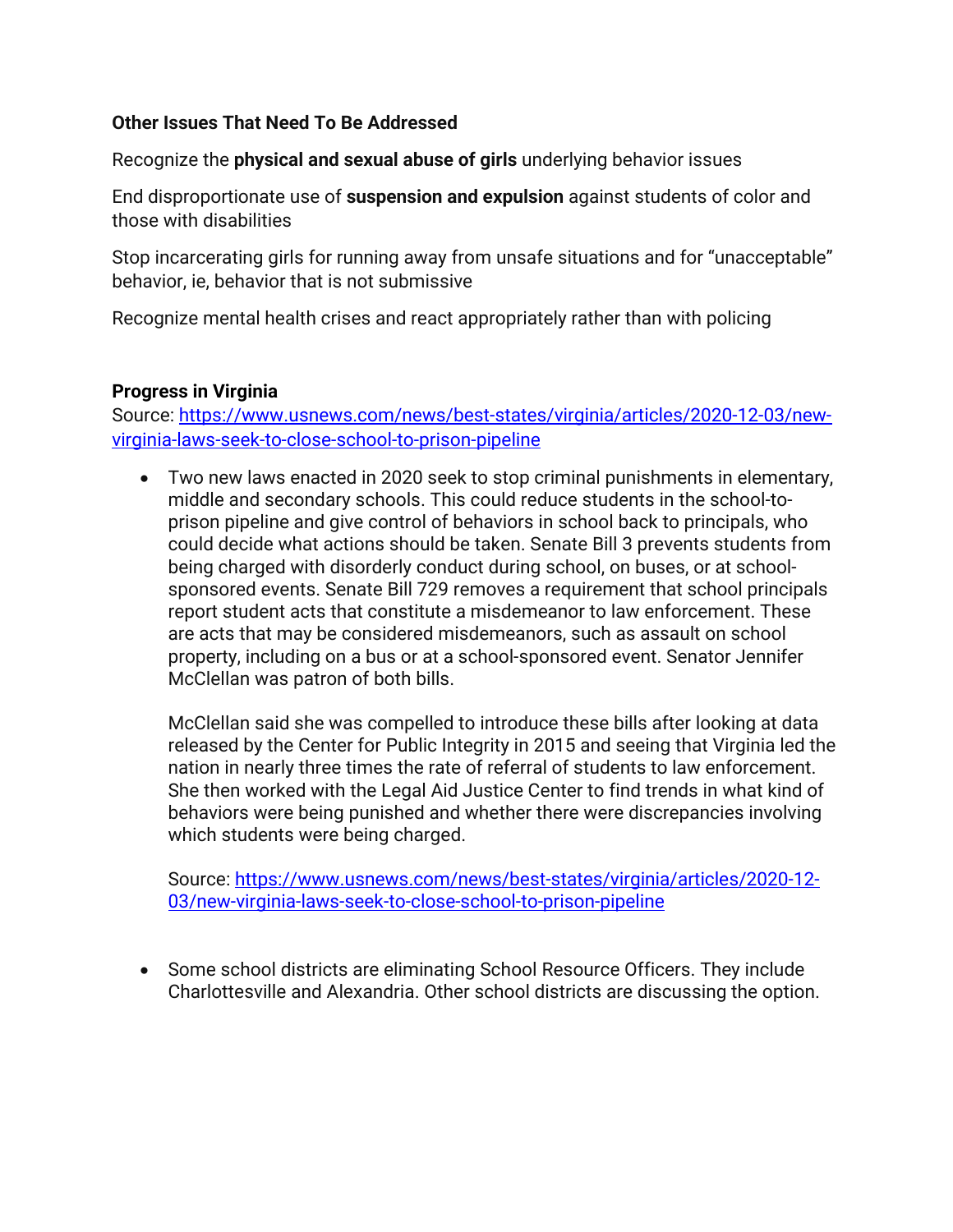#### **Speakers for May 19 Program**

**Cherice Hopkins** is Senior Counsel at Rights4Girls, a human rights organization committed to ending gender-based violence in the U.S., where she engages in advocacy to enhance the safety and well-being of young women and girls who have been pushed to the margins of our society—particularly young women and girls of color—and improve responses to those who have experienced violence. She is the co-author of several innovative reports including Survivor Protection: Reducing the Risk of Trauma to Child Sex Trafficking Victims. She is also a member of the faculty of the National Judicial Institute on Domestic Child Sex Trafficking. [cherice@rights4girls.org](mailto:cherice@rights4girls.org)

**Valerie Slater** is a juvenile justice attorney and executive director of the RISE for Youth organization advocating for the rights of youth and families facing justice system involvement or engaged with other systems charged with the care of Virginia's youth. Ms. Slater earned her Juris Doctor from the University of Richmond School of Law and her Bachelors from Colorado State University. She is a fierce advocate for children and brings to her work an unwavering commitment to strengthening youth and communities to lead the efforts to realize their visions for change. [Valerie@riseforyouth.org](mailto:Valerie@riseforyouth.org)

**Ta'Dreama McBride** is a 14-year-old freshman at Open High School in Richmond and a Youth Leader with RISE for Youth. She is an artist and a fierce advocate in the fight to end the school-to-prison pipeline. She is passionate about ending the stigma associated with addressing mental health in her community with a particular focus on youth. She is a changemaker challenging injustice through art and advocacy.

**Juandiego Wade** 's dedication to working with youth led him to run for Charlottesville City's first elected school board in 2006. He has been re-elected for four terms. On the school board, he has served on numerous committees, served as chair and vice chair, and also has held leadership positions at the state and national level, including serving as the president of the Virginia School Board Association in 2015. [grantwade93@gmail.com](mailto:grantwade93@gmail.com)

#### **We are honored to have been co-sponsors with the following organizations:**

AAUW of VA \* Alexandria Commission for Women \* Arlington County Women's Commission \* Charlottesville NOW \* Clearinghouse on Women's Issues \* Coalition of Labor Union Women \* Delta Sigma Theta Sorority, Inc. – South Atlantic Region \* Fairfax County Board of Supervisors \* League of Women Voters of Virginia \* Legal Aid Justice Center \* Loudoun County Chapter, NOW \*NAACP-Arlington Branch #7047 \* National Council of Negro Women – Northern Virginia Section \* National Women's Political Caucus, VA Chapter \* Network NoVA \* Virginia Council on Women \* Virginia Democratic Women's Caucus \* Virginia Organizing \* Virginia Poverty Law Center

> **Recording Link:** <https://youtu.be/dNSDMCl8F5Y>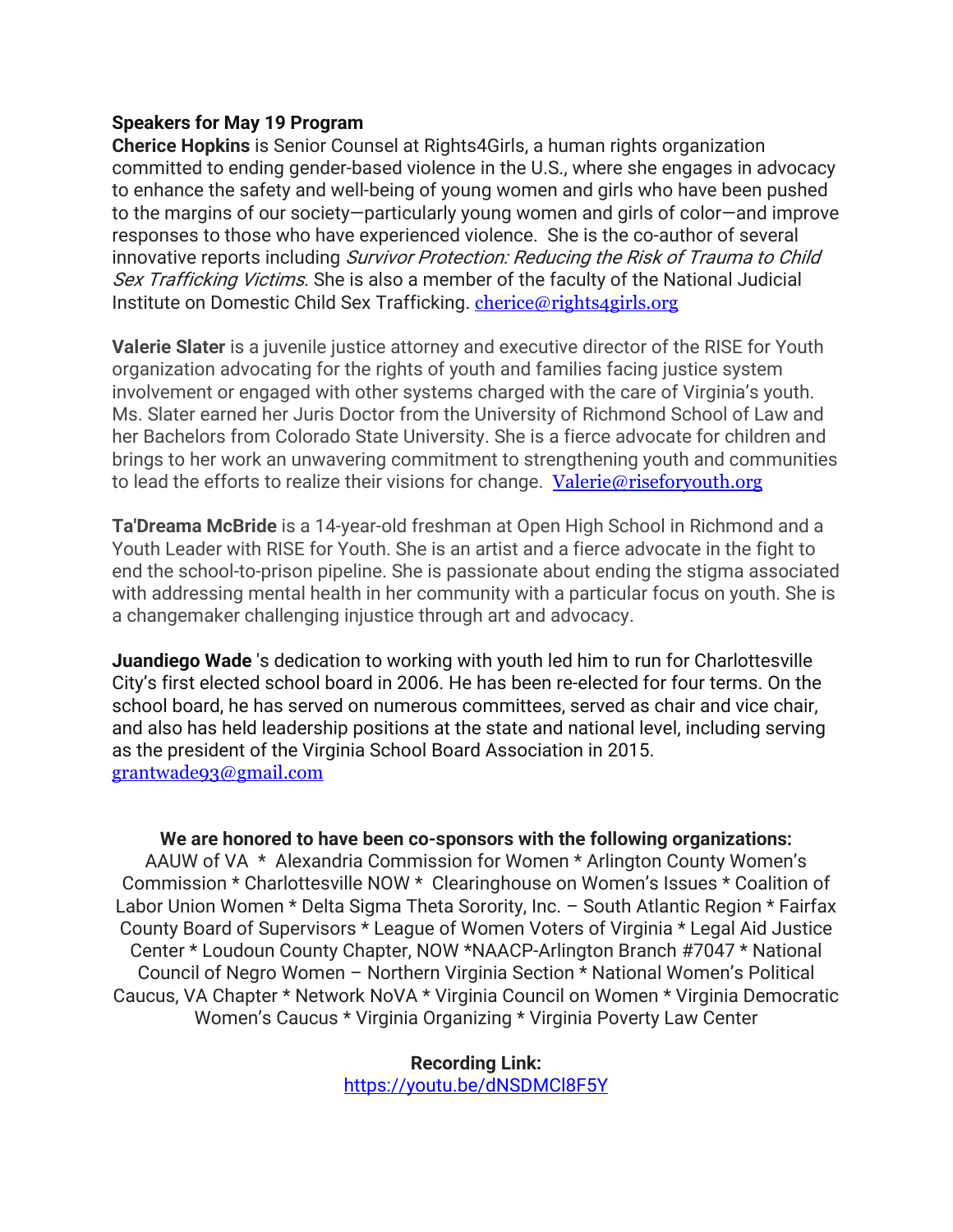### Resources for Study

## [Human Rights Project for Girls \(Rights4Girls\) \(Washington ...](https://nicic.gov/sources/human-rights-project-girls-rights4girls-washington-dc)

## https://nicic.gov/sources/human-rights-project-girls-rights4girls-washington-dc

**This resource, compiled by the U.S. Department of Justice, includes "**The Sexual Abuse to Prison Pipeline: The **Girls**' Story" and "Trauma-Informed Policy and Practice for Disconnected Girls." "The Sexual Abuse to Prison Pipeline: The **Girls**' Story" exposes the ways in which we criminalize **girls** — especially **girls** of color — who have been sexually and physically abused, and it offers policy recommendations to dismantle the abuse to prison pipeline.

[The school-to-prison pipeline is getting worse for black and brown girls.](https://www.theguardian.com/commentisfree/2019/mar/14/black-brown-girls-school-prison-crime-jaquira-diaz)  https://www.theguardian.com/commentisfree/2019/mar/...

## **Where our Girls at? The Misrecognition of Black and Brown girls in schools.** Lewis, A.

E., & Lewis, D. G. (2017). Occasional Paper Series, 2017 (38). Retrieved from https://educate.bankstreet.edu/occasionalpaper-series/vol2017/iss38/9 [Where our Girls at? The Misrecognition of Black and Brown girls in schools](https://educate.bankstreet.edu/cgi/viewcontent.cgi?article=1135&context=occasional-paper-series)  [\(bankstreet.edu\)](https://educate.bankstreet.edu/cgi/viewcontent.cgi?article=1135&context=occasional-paper-series)

## **[How Black Girls Get Pushed Out of School -](https://www.nytimes.com/2020/04/04/us/politics/black-girls-school-racism.html) The New York Times**

https://www.nytimes.com/2020/04/04/us/politics/black-girls-school-racism.html April 4, 2020

A new documentary, "Pushout: The [Criminalization](https://pushoutfilm.com/) of Black Girls in

[Schools,"](https://pushoutfilm.com/) takes [viewers](https://www.pbs.org/show/pushout-criminalization-black-girls-schools/) into the journeys of five black female students who have confronted, and overcome, the school "pushout" phenomenon, which is most often associated with black boys.

## **[Pushout: The Criminalization of Black Girls in Schools ...](https://www.amazon.com/Pushout-Criminalization-Black-Girls-Schools/dp/1620970945)**

## https://www.amazon.com/Pushout-Criminalization...

Monique E. Morris's account of the over-policing and **criminalization of black girls** is powerful and informative. Pushout exposes a world of confined potential and supports the rising movement to challenge the policies, practices, and cultural illiteracy that push countless students out of school and into unhealthy, unstable, and often unsafe futures.

## **Black Girls** [With Disabilities Are Disproportionately ...](https://www.msn.com/en-us/news/us/black-girls-with-disabilities-are-disproportionately-criminalized/ar-BB198BWO)

## https://www.msn.com/en-us/news/us/black-girls-with...

Sept 17, 2020  $\cdot$  These injustices are the reason congresswoman Pressley introduced the Ending PUSHOUT Act, which would end the criminalization of Black and Brown girls.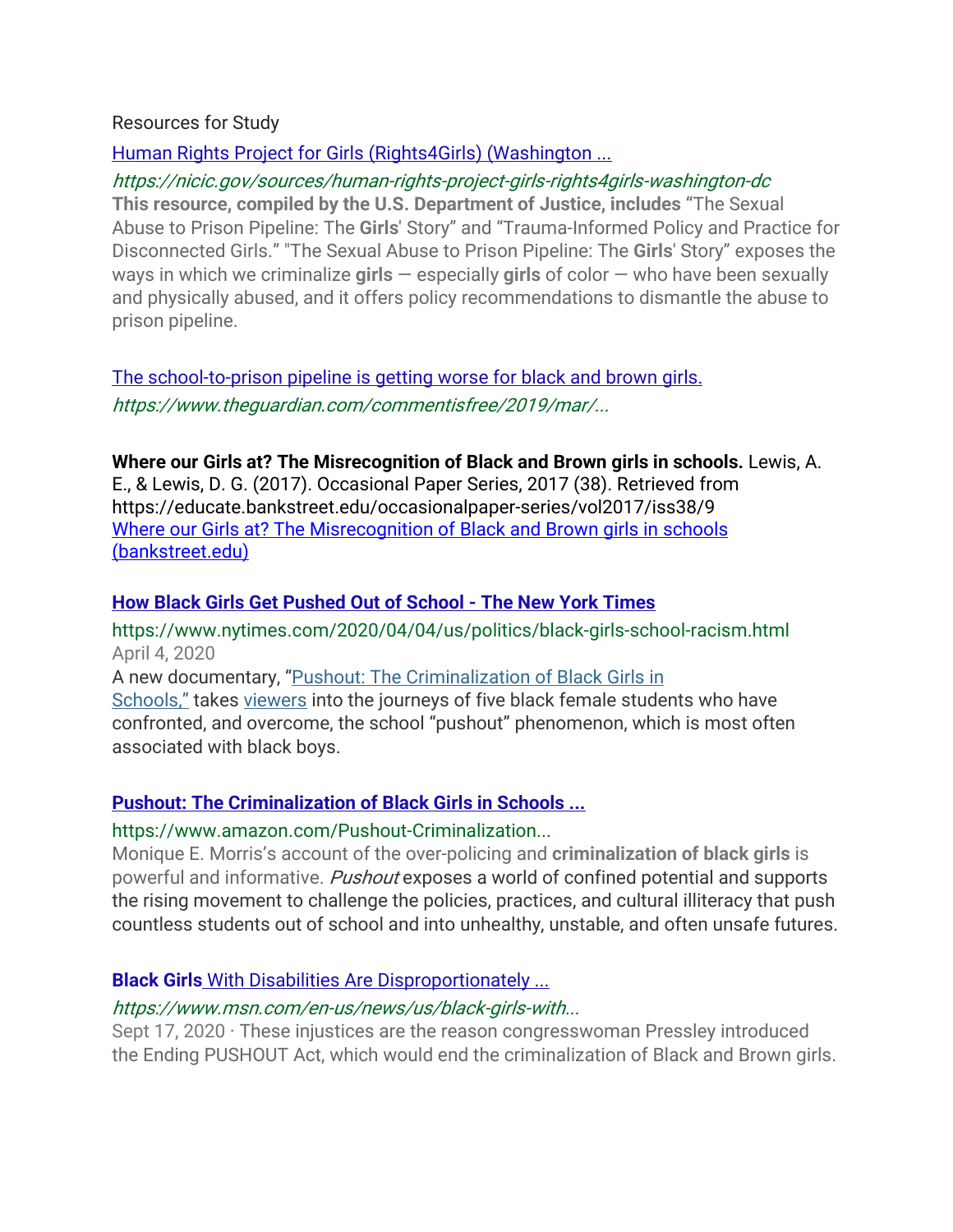## Tampa Bay Black and brown school-aged girls are **[disproportionally arrested,](https://www.cltampa.com/news-views/local-news/article/21150128/tampa-bay-black-and-brown-schoolaged-girls-are-disproportionally-arrested-suspended-and-incarcerated-says-report)**

## **[suspended, and incarcerated, says report](https://www.cltampa.com/news-views/local-news/article/21150128/tampa-bay-black-and-brown-schoolaged-girls-are-disproportionally-arrested-suspended-and-incarcerated-says-report)**

### https://www.cltampa.com/news-views/local-news/...

March 24, 2021 · 19 **Black girls** were transferred to the adult system during the 2019- 2020 period, including one **girl** in Hillsborough County. **Black girls** made up 83% of the 15 **girls** under the age of 10 arrested.

### **[Girlhood Interrupted: The Erasure](https://www.law.georgetown.edu/poverty-inequality-center/wp-content/uploads/sites/14/2017/08/girlhood-interrupted.pdf)** of Black Girls**' Childhood**

### https://www.law.georgetown.edu/poverty-inequality...

May 24, 2017 · Scholars have observed that **Black girls** are subject to adultification. Given established discrepancies in law enforcement and juvenile court practices that disproportionately affect Black girls, the perception of Black girls as less innocent and more adult-like may contribute to

more punitive exercise of discretion by those in positions of authority, greater use of force, and harsher penalties.

 $\mathbb{I}$ 

## **[BLACK GIRLS MATTER: Pushed Out, Overpoliced and Underprotected](https://www.atlanticphilanthropies.org/wp-content/uploads/2015/09/BlackGirlsMatter_Report.pdf)**

### https://www.atlanticphilanthropies.org/wp-content/...

**Black Girls Matter**: Pushed Out, Overpoliced, and Underprotected seeks to increase awareness of the gendered consequences of disciplinary and push-out policies for **girls.**

## [School-to-Prison Pipeline | American Civil Liberties Union \(aclu.org\)](https://www.aclu.org/issues/juvenile-justice/school-prison-pipeline)

For most students, the pipeline begins with **inadequate resources in public schools**. Overcrowded classrooms, a lack of qualified teachers, and insufficient funding for "extras" such as counselors, special education services, and even textbooks, lock students into second-rate educational environments. This failure to meet educational needs increases disengagement and dropouts, increasing the risk of later court involvement.

How to start ending the school-to-prison pipeline  $-$  by an U.S. Educator Just Elected to [the House ...](https://www.washingtonpost.com/education/2021/02/03/ending-school-to-prison-pipline/)https://www.washingtonpost.com/education/2021/02/...Feb 03, 2021 · The **school-to-prison pipeline** — the disproportionality that exists in handing out school discipline in **schools** to Black and Brown students for **simple infractions —pushes kids out of classrooms and into our ever-growing system of mass incarceration.**